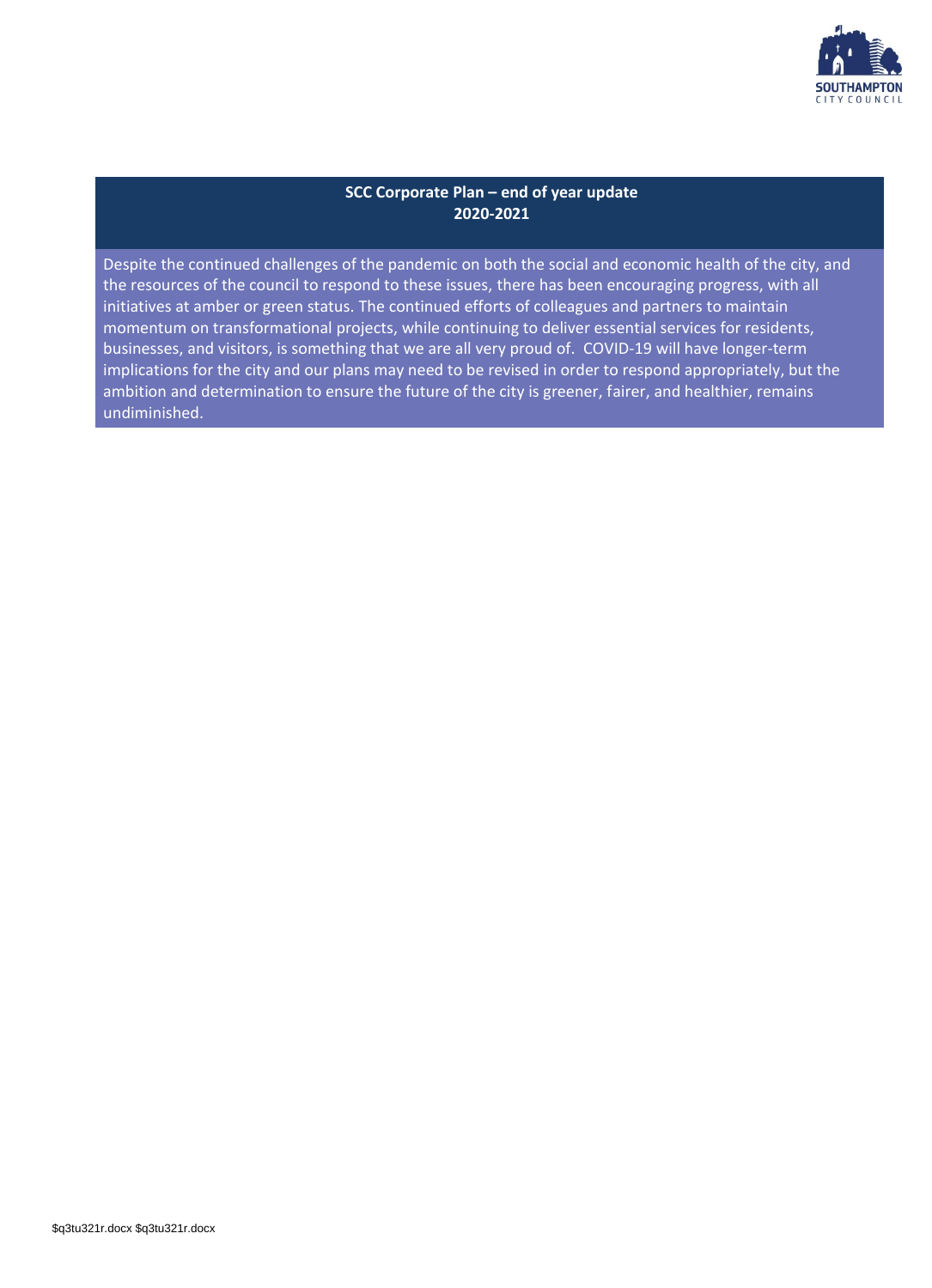

### **Communities, culture & homes**

*Celebrating the diversity of cultures within Southampton; enhancing our cultural and historical offer and using these to help transform our communities.*

We are focused on helping communities develop into thriving neighbourhoods that reflect Southampton as a vibrant and diverse city. Our aim is to build a safe, inclusive and friendly environment, where everyone can access the opportunities the city has to offer. **Red** Recovery plan required **Amber** At risk

|                                                      |                                                                       |                |                                       | On track<br>Green                                                                                                                                                                                                                                                                                                                                                                                                                                                                                                                                                                                                                                                                                                                                                                                                                                                                                                                                                                                                                                                                                          |
|------------------------------------------------------|-----------------------------------------------------------------------|----------------|---------------------------------------|------------------------------------------------------------------------------------------------------------------------------------------------------------------------------------------------------------------------------------------------------------------------------------------------------------------------------------------------------------------------------------------------------------------------------------------------------------------------------------------------------------------------------------------------------------------------------------------------------------------------------------------------------------------------------------------------------------------------------------------------------------------------------------------------------------------------------------------------------------------------------------------------------------------------------------------------------------------------------------------------------------------------------------------------------------------------------------------------------------|
| What are we doing?                                   | Q <sub>2</sub>                                                        | Q <sub>4</sub> | <b>Current direction</b><br>of travel | <b>Comments</b>                                                                                                                                                                                                                                                                                                                                                                                                                                                                                                                                                                                                                                                                                                                                                                                                                                                                                                                                                                                                                                                                                            |
| <b>Supporting safer</b><br>communities               | $\mathbb A$                                                           | $\overline{A}$ | Improving                             | We're continuing to work with partners across the city to support<br>initiatives that will help build a safer city such as funding a range of<br>youth engagement activities, and extending the Hate Crime Network.<br>The city survey results show that there is still some way to $go$ – while<br>people are feeling safer during the day, they are feeling less safe at<br>night than before. We recognise that crime levels in the city,<br>particularly violence, remain high as do rates of high-risk domestic<br>abuse referrals.<br>A new Cohesion Team will be in place by the summer of 2021 to add<br>capacity to the existing Violence Reduction Unit (VRU) which includes<br>support in areas of work such as Prevent, hate crime, and modern<br>slavery. The VRU will also continue collaborative community projects to<br>tackle serious youth violence and improve support in this area. A<br>review is being carried out on our local domestic violence abuse<br>support. As a result of the pandemic there has been a specific focus on<br>COVID-19 activity, including Covid Marshalls. |
| Delivering more quality,<br>affordable council homes | G                                                                     | G              | <b>Stable</b>                         | Out of the 1,000 homes planned, 274 are completed or under<br>construction. The remaining 726 are in the planning stages and are<br>expected to be delivered within agreed timescales.<br>We are improving the way we manage and maintain our council homes<br>through early identification and repair of properties in poor condition.<br>We are also investing in systems to improve the speed and cost of the<br>way we work to provide a faster and more consistent tenant<br>experience. Staff are also being trained to ensure they are able to<br>better understand, and support tenant's needs on a case-by-case basis.                                                                                                                                                                                                                                                                                                                                                                                                                                                                            |
| <b>Bitterne Community Hub</b>                        | $\mathsf{A}% _{\mathsf{A}}^{\prime}=\mathsf{A}_{\mathsf{A}}^{\prime}$ | $\overline{A}$ | <b>Stable</b>                         | Options continue to be explored and an engagement is being planned<br>for Bitterne in the spring to identify local priorities and to secure<br>feedback on a hub. In parallel, a review of the city-wide leisure<br>provision is being undertaken which will include identifying the need<br>for sports facilities in the Bitterne area.                                                                                                                                                                                                                                                                                                                                                                                                                                                                                                                                                                                                                                                                                                                                                                   |
| City of Culture                                      | G                                                                     | G              | <b>Stable</b>                         | The City of Culture bid has built widespread support from across the<br>city and the wider region. There has been a significant amount of<br>consultation and engagement including with: artists, cultural and<br>creative sectors, businesses, residents, councillors and key stakeholders<br>across the city. The outcomes of the consultations are being reviewed<br>in conjunction with work being undertaken by colleagues at the<br>University of Southampton, Solent University, and the council. Using<br>the data gathered, the themes for Southampton's bid are developing<br>and will help design the activities that will take place. The first Premier<br>Partner toob and Seasonal Partner West Quay are in place. The<br>Gateway business club was also successfully launched in March.                                                                                                                                                                                                                                                                                                     |
| <b>Outdoor Sports Centre</b>                         | $\mathsf{A}$                                                          | $\overline{A}$ | <b>Stable</b>                         | Proposals have been developed for a wide range of improvements to<br>the Outdoor Sports Centre which will be shared through a public<br>consultation launching in May 2021. The consultation will seek<br>comments on the proposals to inform the detailed design and planning<br>submission. The council continues to work with the Football<br>Foundation, Sport England, national governing bodies, local clubs and<br>organisations on this project.                                                                                                                                                                                                                                                                                                                                                                                                                                                                                                                                                                                                                                                   |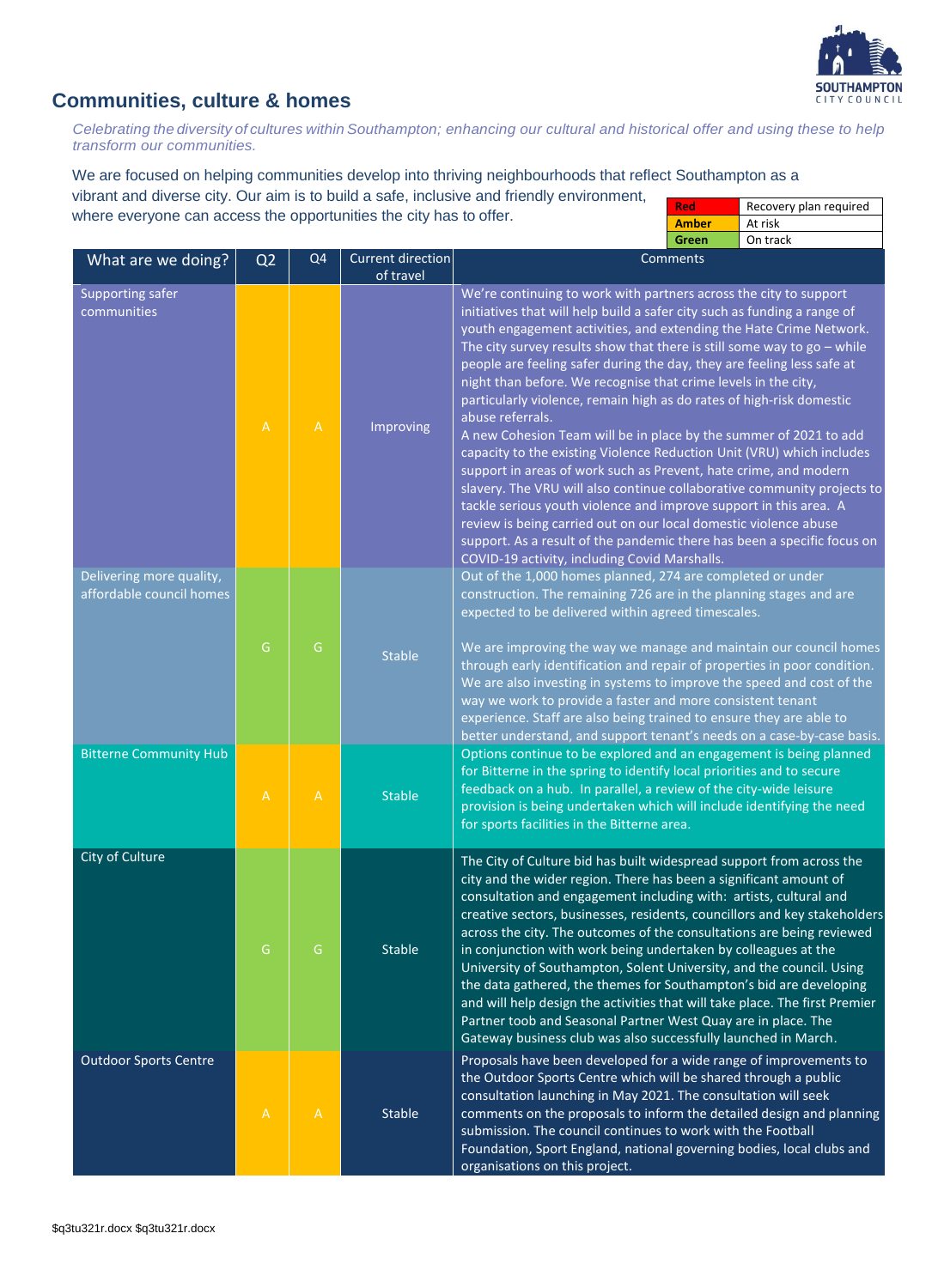## **Green City**



*Providing a sustainable, clean, healthy and safe environment for everyone. Nurturing green spaces and embracing our waterfront.*

Focusing on sustainability, the Green City strategy is an ambitious set of initiatives working to improve the environment across the city. It is important to us that the city supports economic growth, bringing opportunities to its residents, and that with this growth we are environmentally sustainable, and resilient to the effects of climate change. A move towards a low carbon, cleaner economy and a greener landscape will help Southampton to grow and evolve as a modern, healthy and attractive place to

live, work and do business. Due to the nature of these activities, some extend well beyond 2025.

| Red          | Recovery plan required |
|--------------|------------------------|
| <b>Amber</b> | At risk                |
| Green        | On track               |

| What are we doing?                      | Q <sub>2</sub> | Q <sub>4</sub> | Current<br>direction<br>of travel | Comments                                                                                                                                                                                                                                                                                                                                                                 |  |
|-----------------------------------------|----------------|----------------|-----------------------------------|--------------------------------------------------------------------------------------------------------------------------------------------------------------------------------------------------------------------------------------------------------------------------------------------------------------------------------------------------------------------------|--|
| Sustainable energy and carbon reduction | ${\mathsf G}$  | ${\mathsf G}$  | Worsening                         | COVID-19 continues to affect some specific areas in<br>relation to engagement and internal pressures.<br>However, positive progress in areas such as the                                                                                                                                                                                                                 |  |
| Delivering clean air                    | G              | G              | <b>Stable</b>                     | Natural Environment continues following the<br>appointment of a new staff member to progress the<br>Green Grid and other biodiversity work. Clarification<br>is being sought on mechanisms for delivery of carbon<br>reduction measures in commercial property and<br>Housing. This is required following the Government's<br>withdrawal of Salix Finance, and switching |  |
| Our natural environment                 | $\mathbb A$    | $\mathsf{G}$   | <b>Improving</b>                  | management of the Green Homes grant by SW Energy<br>Hub. Consultation on the National Waste Prevention<br>Programme etc has started, providing some clarity on<br>likely direction and timescales for this theme.                                                                                                                                                        |  |
| Resources, waste and water management   | $\mathbb A$    | $\mathsf{A}$   | Improving                         | Partnership with SW Water to deliver a city-wide<br>water efficiency campaign is underway. A review of<br>key contracts including the implications of the Social<br>Value and Green City Procurement policies is<br>underway, and awareness amongst officers is being<br>raised via account managers. The vacancy filled for a                                           |  |
| Sustainable active travel               | G              | G              | <b>Stable</b>                     | Green City Officer will offer additional resource in the<br>coming months to develop work streams in waste and<br>fleet.                                                                                                                                                                                                                                                 |  |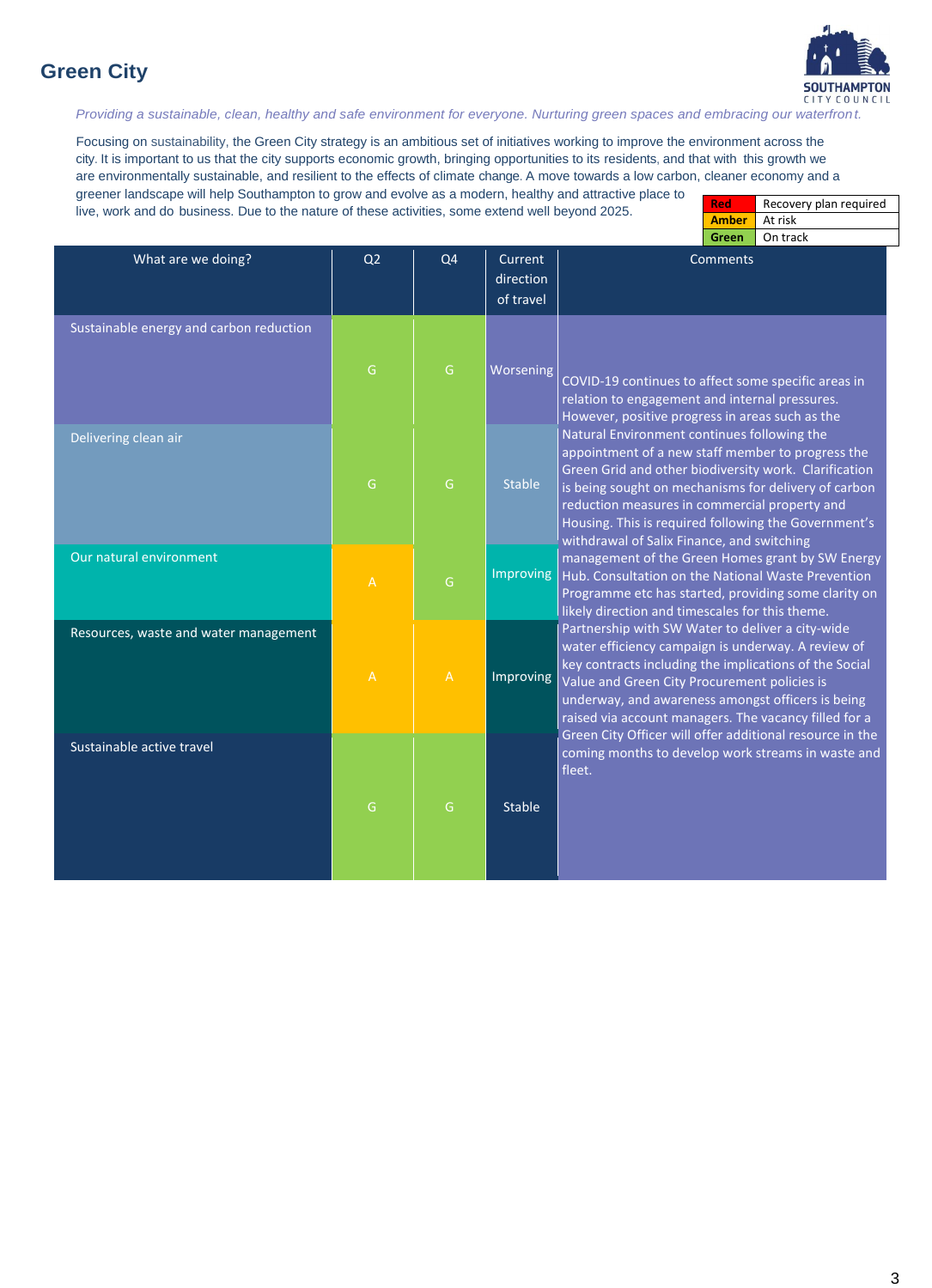# **Place shaping**



*Delivering a city for future generations. Using data, insight and vision to meet the current and future needs of the city.*

We want to build on Southampton's unique waterfront location and excellent transport links to continue to grow the local economy. Bringing investment into the city will increase employment opportunities for local people. We want to make sure that Southampton is a place that our residents are proud of, that develops to meet the changing demands of the modern world, and remains a great place to live, work and visit. **Red** Recovery plan required **Amber** At risk

|                                       |                                                                    |                |                                   | On track<br>Green                                                                                                                                                                                                                                                                                                                                                                                                                                                                                                                                                                                                                                                                                                                                                                                                                                                            |
|---------------------------------------|--------------------------------------------------------------------|----------------|-----------------------------------|------------------------------------------------------------------------------------------------------------------------------------------------------------------------------------------------------------------------------------------------------------------------------------------------------------------------------------------------------------------------------------------------------------------------------------------------------------------------------------------------------------------------------------------------------------------------------------------------------------------------------------------------------------------------------------------------------------------------------------------------------------------------------------------------------------------------------------------------------------------------------|
| What are we doing?                    | Q <sub>2</sub>                                                     | Q <sub>4</sub> | Current<br>direction of<br>travel | <b>Comments</b>                                                                                                                                                                                                                                                                                                                                                                                                                                                                                                                                                                                                                                                                                                                                                                                                                                                              |
| Local Plan                            | G                                                                  | G              | <b>Stable</b>                     | We are on track to adopt the Local Plan by December 2022.                                                                                                                                                                                                                                                                                                                                                                                                                                                                                                                                                                                                                                                                                                                                                                                                                    |
| Mayflower Quarter Masterplan          | $\mathsf{A}% _{\mathsf{A}}^{\mathsf{A}}\left( \mathsf{A}\right)$   | $\overline{A}$ | <b>Stable</b>                     | The draft Masterplan report has been received despite COVID-<br>19 having an impact on engagement activity. A detailed<br>programme has been developed to lead up until the formal<br>adoption of a supplementary planning document in 2022.                                                                                                                                                                                                                                                                                                                                                                                                                                                                                                                                                                                                                                 |
| <b>Local Transport Plan</b>           | G                                                                  | G              | <b>Stable</b>                     | On track                                                                                                                                                                                                                                                                                                                                                                                                                                                                                                                                                                                                                                                                                                                                                                                                                                                                     |
| Future of work                        | $\mathsf{A}% _{\mathsf{A}}^{\mathsf{A}}\!\left( \mathsf{A}\right)$ | G              | Improving                         | Projects have been reviewed in light of COVID-19 to ensure a<br>boost to economic recovery efforts and a strong foundation<br>for the Economic and Green Growth Strategy:<br>Cities of Learning project underway focusing initially<br>$\bullet$<br>on developing a skills framework for the city and<br>horizon scanning the city's economic future<br>The development of Southampton's Smart City model<br>$\bullet$<br>(known as Intelligent City) will be delivered through a<br>series of planned workshops between May and<br>September 2021<br>Recruitment of a Digital Engagement Manager is in<br>$\bullet$<br>progress. This is a new role focusing on digital<br>inclusion, digital skills, and digital transformation of<br><b>SMEs</b><br>Pilot project to support SMEs adopt digitisation is in<br>$\bullet$<br>progress and expected to finish in Autumn 2021 |
| Southampton Pound and Social<br>Value | ${\mathsf G}$                                                      | G              | <b>Stable</b>                     | The Social Value and Green City Procurement Policy is now<br>embedded in procurement processes. Contract Procedure<br>Rules were amended in February 2021 to require at least 2<br>local quotes (where possible) above £5k. Social Value-focused<br>working with current and new suppliers regarding what social<br>value means to SCC and how they can contribute.                                                                                                                                                                                                                                                                                                                                                                                                                                                                                                          |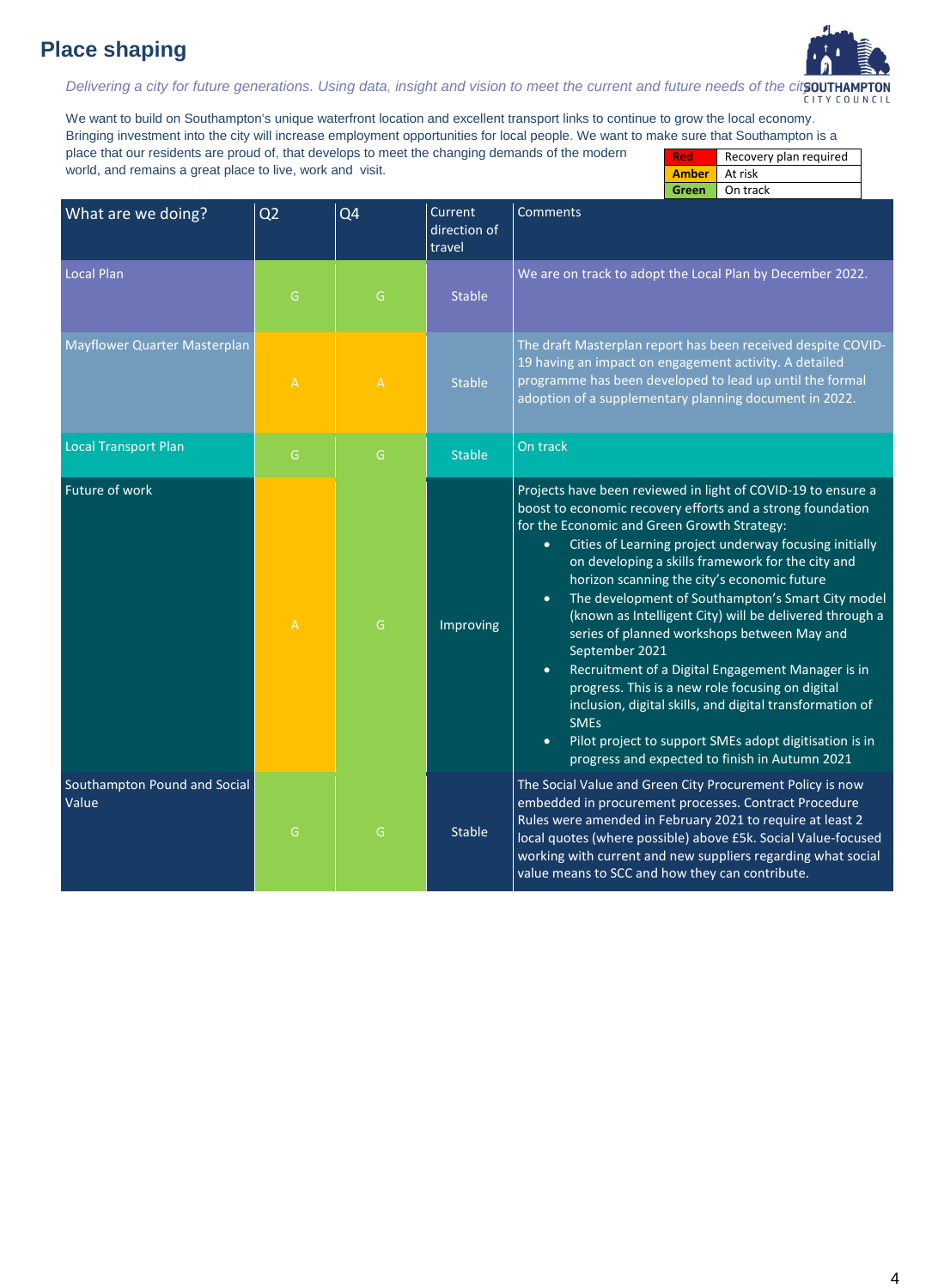

## **Wellbeing**

#### *Start well, live well, age well, die well; working with partners and other services to make sure that customers get the right help at the right time.*

Working with partners to deliver the ambitions set out in the five-year Health and Wellbeing Strategy, this area looks at wellbeing across the city, with a focus on adults and children's social care, education and public health. We work closely with partners to help safeguard vulnerable people across the city. We are focused on delivering a strong customer experience across both the Adults and Children & Families services. We want Southampton to be a city that is recognised for its proactive approach to preventing problems and intervening early, as well as being a 'Child Friendly City' where children and young people have great opportunities

and an aspiration to achieve. We want our residents to have the information and support they need to lead safe, active, healthy lives and to be able to live independently for longer.

| Red          | Recovery plan |  |  |
|--------------|---------------|--|--|
|              | required      |  |  |
| <b>Amber</b> | At risk       |  |  |
| Green        | On track      |  |  |

| What are we doing?                                     | Q <sub>2</sub> | Q <sub>4</sub> | <b>Current direction</b><br>of travel                                                                                                                       | Comments                                                                                                                                                                                                                                                                                                                                                                                                                                                                                                                                    |
|--------------------------------------------------------|----------------|----------------|-------------------------------------------------------------------------------------------------------------------------------------------------------------|---------------------------------------------------------------------------------------------------------------------------------------------------------------------------------------------------------------------------------------------------------------------------------------------------------------------------------------------------------------------------------------------------------------------------------------------------------------------------------------------------------------------------------------------|
| <b>Expanding St Mark's school</b>                      | G              | G              | <b>Stable</b>                                                                                                                                               | St Marks School project is still on schedule for completion of classrooms<br>for use by September 2022.                                                                                                                                                                                                                                                                                                                                                                                                                                     |
| Tackling child hunger                                  | $\overline{A}$ | $\mathsf{A}$   | <b>Stable</b>                                                                                                                                               | The 'Feed the Future' scheme is running to plan for those schools where<br>the need is highest. All schools, early years settings and colleges received<br>their allocation of vouchers over Christmas, which was extended for the<br>first week of term due to lockdown. Utility support for those families<br>identified by schools was also offered over the Christmas period, in the<br>form of prepay vouchers. Food vouchers for the holidays ran for the two<br>weeks over Easter and the Utilities fund ran until 31 of March 2021. |
| <b>Transforming adults social</b><br>care              | $\overline{A}$ | $\mathsf{A}$   | Improving                                                                                                                                                   | Phase one of the service improvement programme across Adult Social Care<br>has been completed and a road map for development has been<br>established. Work is now progressing to phase 2 with senior management<br>structure changes being implemented to support the required service<br>redesign.<br>The implementation of CareDirector remains a fundamental component to                                                                                                                                                                |
|                                                        |                |                | support improved working practices, particularly in relation to the<br>recording of activity to support improved monitoring and planning moving<br>forward. |                                                                                                                                                                                                                                                                                                                                                                                                                                                                                                                                             |
| Children and Young People's<br>specialist resource hub | $\overline{A}$ | $\overline{A}$ | <b>Stable</b>                                                                                                                                               | Work on establishing the service improvement plan is progressing, with<br>services for vulnerable adolescents and children at risk of entering care<br>identified as key cohorts within the scoping and development of the offer;<br>alongside the implementation of the local residential provision, which is<br>also moving forward after a period of delay.                                                                                                                                                                              |
| Better case management                                 | $\mathsf{R}$   | $\mathsf{A}$   | Improving                                                                                                                                                   | We are investing in new technology (CareDirector) to improve the way we<br>record, manage and use information to help us provide the best care for<br>the children, adults and families in our city who need it. Because of the<br>efficiencies that CareDirector will bring, more time can be spent with those<br>who need our support. COVID-19 has impacted overall progress and whilst<br>risks remain around timescales, revised delivery plans have now been<br>agreed for 'go live' later in 2021.                                   |